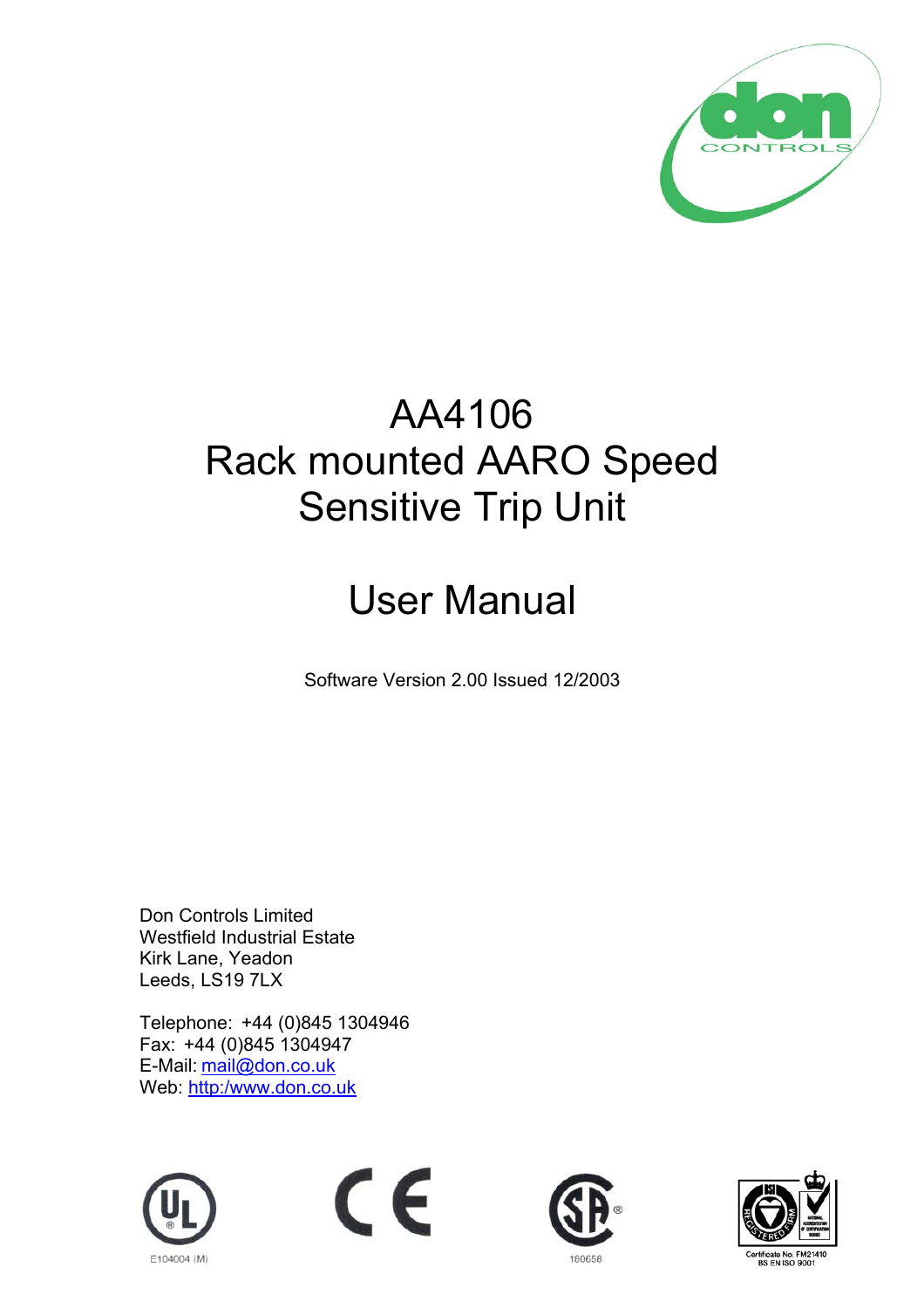## **AA4106 - 19″ Rack mount ARRO + Modbus Communications**



The rack mounted AARO has the same specification as the AA4406 housed in a 19″ eurocard rack. It has an optional Modbus communication module for use with distributed control systems and SCADA packages. It also has the capability to incorporate other fieldbus communication protocols such as Profibus and DeviceNet.

#### **Communications Option**

A small daughter board can be fitted to the main circuit board providing a standard MODBUS RTU serial interface. Other options are available to special order.

The Modbus interface utilises RS485 full duplex (4 wire) interface operating at 9600 baud, 8 data bits , 1 stop bit and no parity.

Each unit is addressed through switches on the serial interface board with an address range of 1 to 126. Data is exchanged between the AARO and the host via separate polled messages

#### **RTU Request Framing**

| <b>START</b>                        | <b>ADDRESS</b> | <b>FUNCTION</b>                         | <b>CRC CHECK</b> | <b>END</b>                          |
|-------------------------------------|----------------|-----------------------------------------|------------------|-------------------------------------|
| $T1-T2-T3-T4$                       | $1 - 126$      |                                         | XX-XX            | T1-T2-T3-T4                         |
| <b>Four character</b><br>time delay | 1 Byte         | $1 =$ request<br>data all others<br>N/A | 2 Byte CRC       | <b>Four character</b><br>time delay |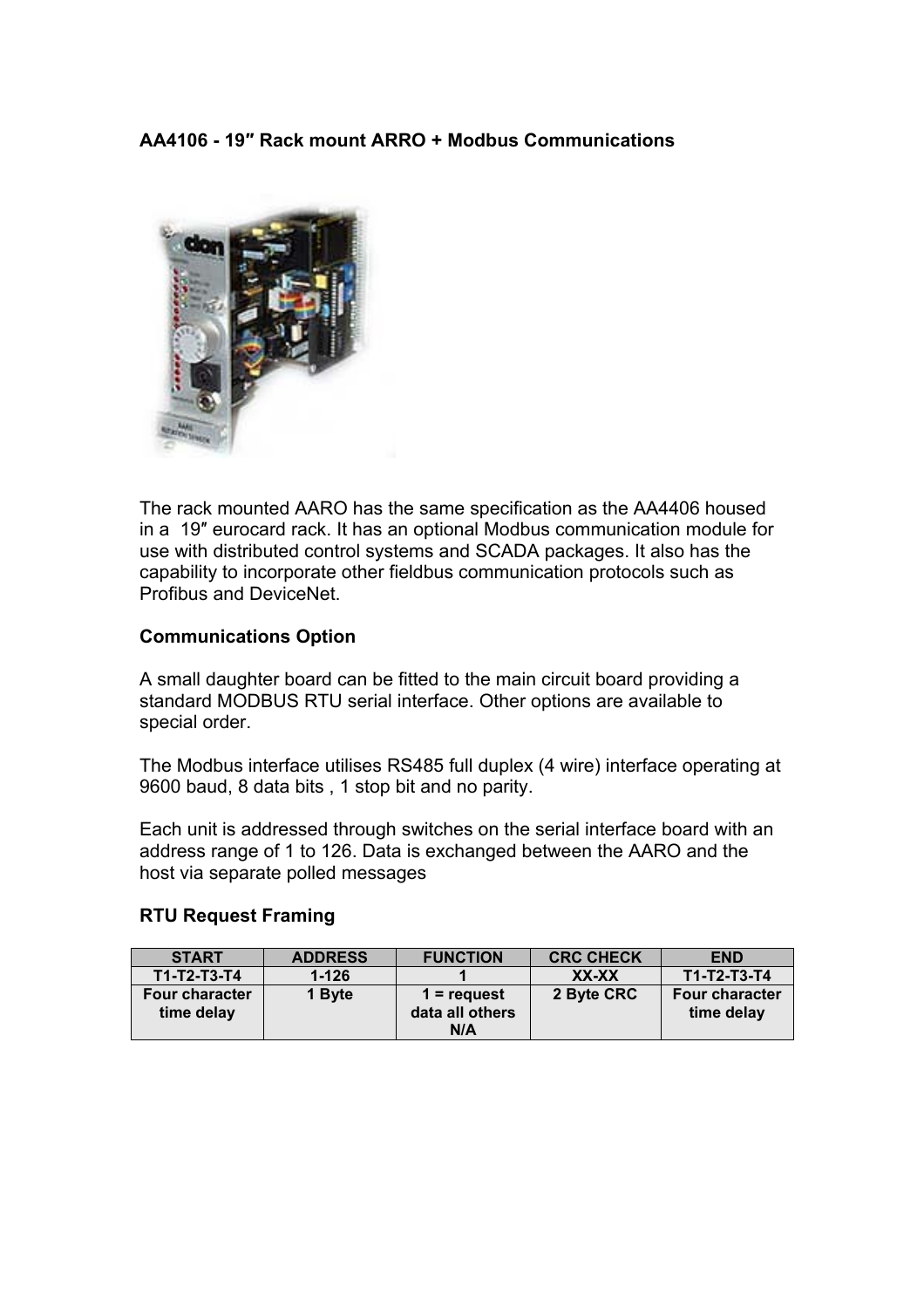## **RTU Response Framing**

| <b>START</b>          | <b>ADDRESS</b>     | <b>FUNCTION</b>   | <b>DATA LENGTH</b> | <b>BYTE1</b>          |
|-----------------------|--------------------|-------------------|--------------------|-----------------------|
| T1-T2-T3-T4           | $1 - 126$          | 1 or 129          | 1 or $8$           | $0 - 255$             |
| <b>Four character</b> | 1 Byte             | See note 1        | See note 1         | Input speed           |
| time delay            |                    |                   |                    | low byte              |
| <b>BYTE 2</b>         | <b>BYTE 3</b>      | <b>BYTE 4</b>     | <b>BYTE 5</b>      | <b>BYTE 5</b>         |
| $0 - 255$             | $0 - 255$          | $0 - 255$         | $0 - 255$          | $0 - 255$             |
| Input speed           | <b>Trip point</b>  | <b>Trip point</b> | Range              | <b>Timer settings</b> |
| high byte             | low byte           | high byte         | selection          | In seconds            |
| <b>BYTE 6</b>         | <b>BYTE 7</b>      | <b>CRC CHECK</b>  | <b>END</b>         |                       |
| $0 - 255$             | $0 - 255$          | XX-XX             | T1-T2-T3-T4        |                       |
| <b>Timer mode</b>     | <b>Status flag</b> | 2 Byte CRC        | Four character     |                       |
| options               |                    |                   | time delay         |                       |

**Note 1 :** Following a normal poll request the ARRO slave will respond with 8 bytes of data as described in the table above. However, if an error occurs in the requested data the following response will be made. The function byte will contain the original function value  $(1) + (128)$  and this value (129) will indicate that an error has occurred. The data length byte will also contain an error code.

| ERROR CODE | <b>DESCRIPTION</b>                   |  |  |
|------------|--------------------------------------|--|--|
|            | <b>Bad CRC Received</b>              |  |  |
|            | <b>Illegal Function Request</b>      |  |  |
|            | No Communication with Main Processor |  |  |
|            | Unit failure                         |  |  |
|            | (Reserved)                           |  |  |

Data format of a typical error response.

| <b>START</b>  | <b>ADDRESS</b>    | <b>FUNCTION</b> | LENGTH     | <b>CRC</b> | <b>END</b>  |
|---------------|-------------------|-----------------|------------|------------|-------------|
| $T1-T2-T3-T4$ | $1 - 126$         | 129             | 1,2,3,4    | XX-XX      | T1-T2-T3-T4 |
| 4 Character   | <sup>1</sup> byte | Error           | Error Code | 2 byte CRC | 4 Character |
| time delav    |                   | Detected        |            |            | time delav  |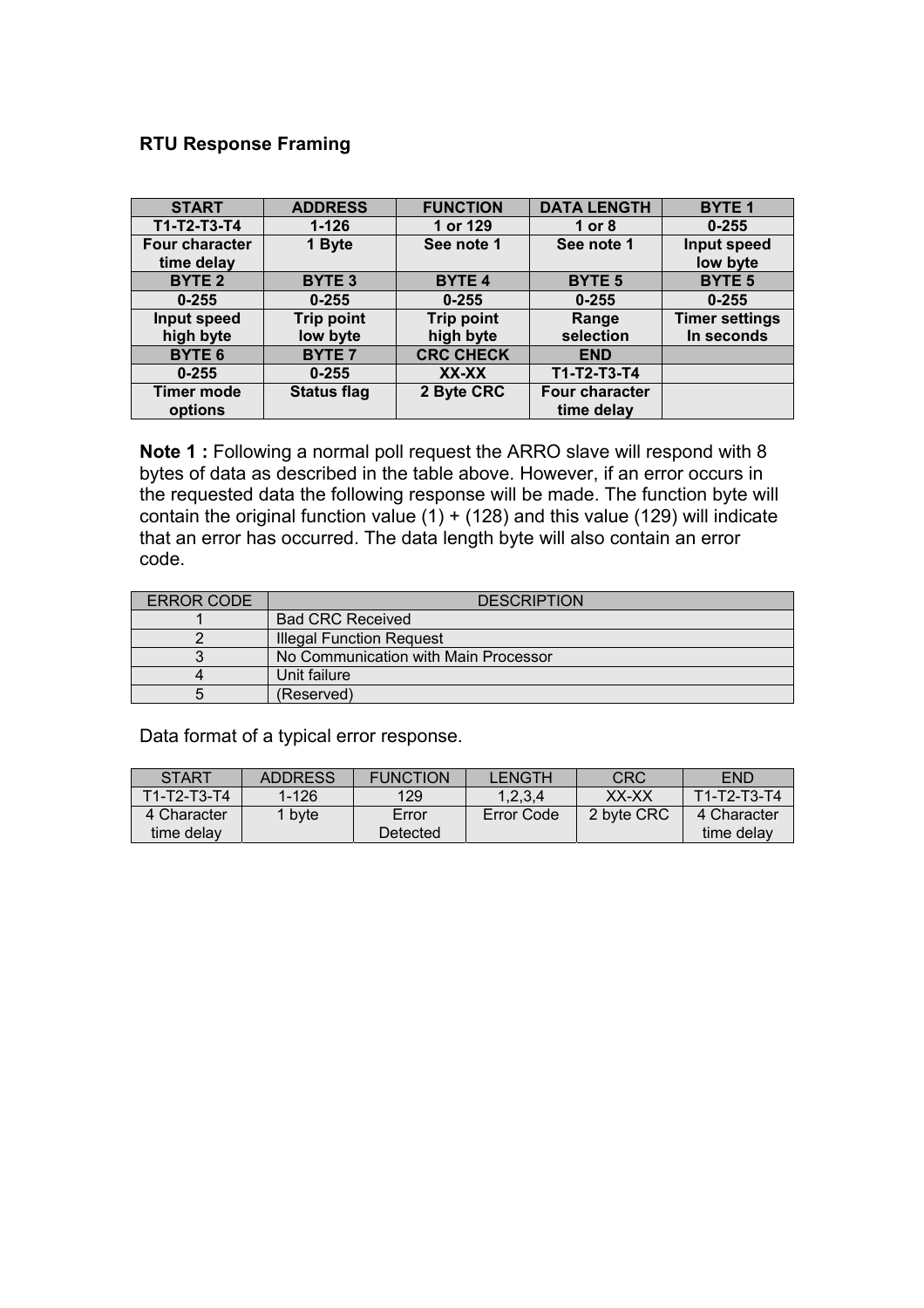| Data Byte      | Description                                                                                                                                                                                                                                                                                                                               |                      |                      |
|----------------|-------------------------------------------------------------------------------------------------------------------------------------------------------------------------------------------------------------------------------------------------------------------------------------------------------------------------------------------|----------------------|----------------------|
| 1              | Current Scaled Input Speed - Low Byte                                                                                                                                                                                                                                                                                                     |                      |                      |
| 2              | Current Scaled Input Speed - High Byte                                                                                                                                                                                                                                                                                                    |                      |                      |
| 3              | Speed Trip Point - Low Byte                                                                                                                                                                                                                                                                                                               |                      |                      |
| 4              | Speed Trip Point - High Byte                                                                                                                                                                                                                                                                                                              |                      |                      |
| 5              | Setting                                                                                                                                                                                                                                                                                                                                   | Speed @ 2 pulses/Rev | Speed @ 1 pulse/Rev  |
|                | $\mathbf{0}$                                                                                                                                                                                                                                                                                                                              | 5 - 55 rpm           | 10 - 110 rpm         |
|                | $\overline{1}$                                                                                                                                                                                                                                                                                                                            | 50 - 550 rpm         | 1100 rpm<br>$100 -$  |
|                | $\overline{2}$                                                                                                                                                                                                                                                                                                                            | 500 - 2000 rpm       | $1000 -$<br>4000 rpm |
|                | $\overline{4}$                                                                                                                                                                                                                                                                                                                            | Reserved             | Reserved             |
| 6              | Trip timer setting $(0 - 30$ Seconds)                                                                                                                                                                                                                                                                                                     |                      |                      |
| $\overline{7}$ | Timer Mode Options:<br>$0 = T4$ Option<br>$1 = T5$ Option<br>$2 = T14$ Option<br>$4 = T15$ Option                                                                                                                                                                                                                                         |                      |                      |
| 8              | <b>Status Bits</b><br>$0 =$ Severe Underspeed<br>1 = Severe Overspeed<br>$2 =$ Start-up delay timed out<br>$3$ = Relay State : $0$ = OFF, $1$ = ON<br>$4 =$ Relay LED Indicator: $0 =$ OFF 1 = ON<br>$5 = Test Mode : 0 = Run, 1 = Test$<br>6 = Unit Disabled by External Signal<br>7 = Pulses Lost. (No signal at the Input connections) |                      |                      |

Data contained in a normal response to a polled message.

The unit address is set by SW2 and SW3 located on the communications option board. Any address between 1 and 126 may be used for multi unit operation.

## **Normal Addresses**

Addresses 1 – 126 (7Eh) are used in normal addressing modes. The response to the poll meets the RTU format, however, units requesting data can if they wish ignore any parts of the message and they do not need to implement the CRC, if they do then the transmitted data must be the same implementation as Modbus RTU. Each legal poll will cause the TX/RX led to flash green.